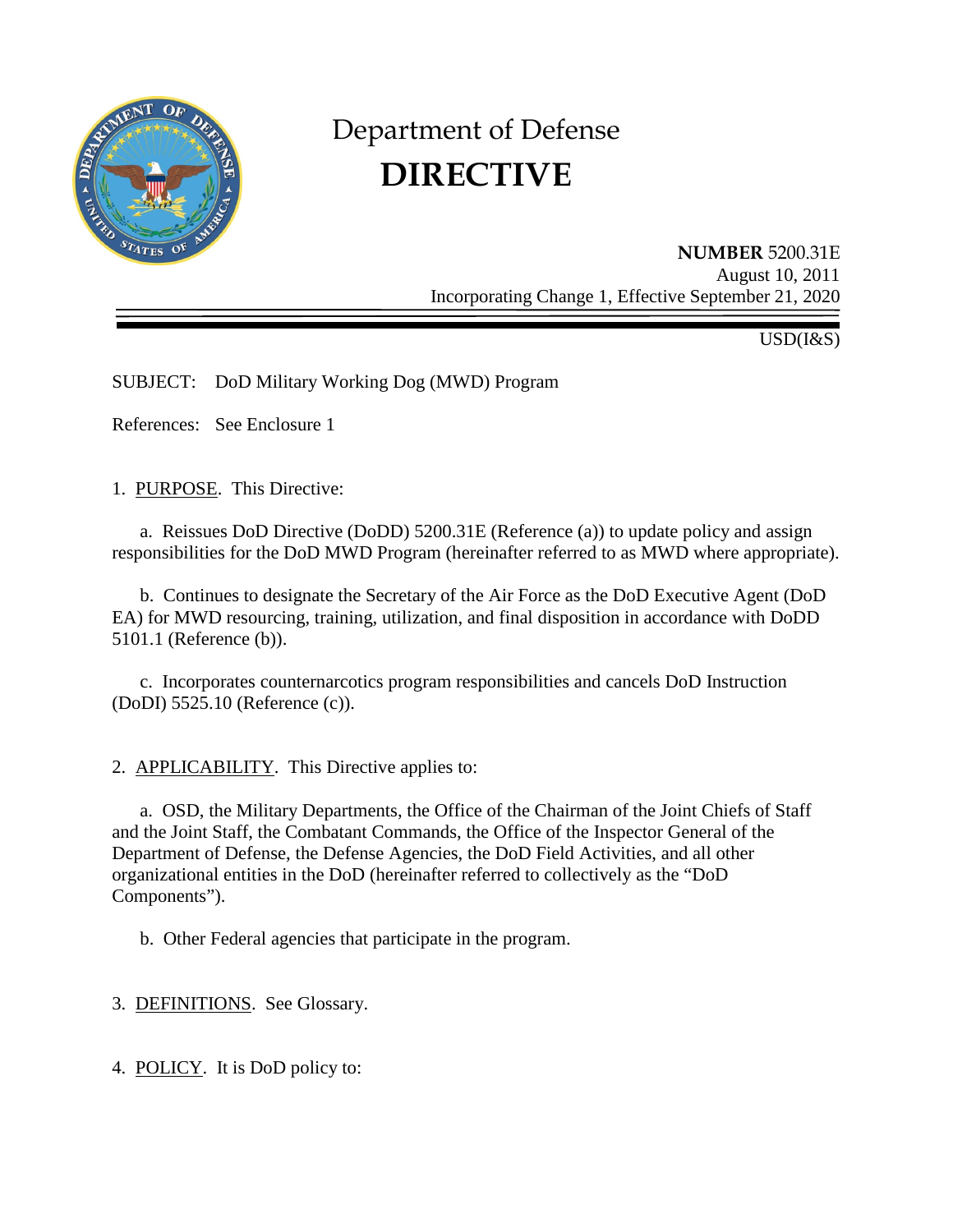a. Operate a program that provides the DoD Components with MWD capabilities to deter, detect, or respond to actions that may affect the security of DoD installations, facilities, personnel, resources, or operations. Within the context of the lawful use of a MWD, appropriate rules regarding the use of force shall be promulgated for each specific use of a MWD.

 b. Not use any MWD as part of an interrogation approach or to harass, intimidate, threaten, or coerce a detainee for interrogation purposes, in accordance with DoDD 3115.09 (Reference (d)).

 c. Limit use of contract working dogs (CWD) or contract working dog teams (CWDT). When used, CWD or CWDT will be utilized in a defensive role and is strictly prohibited from offense operations. CWD and CWDT shall meet the supporting DoD Component's MWD requirements, to include training, certification, and veterinary medical standards.

 d. Increase domestically whelped sourcing of MWDs, in accordance with section 361 of Public Law 110-417 (Reference (e)), to the extent possible, while maintaining quality and best value for the U.S. Government.

 e. Support Federal Government initiatives relating to MWD training and performance standards in accordance with Homeland Security Presidential Directive 19 (Reference (f)).

 f. Provide MWD Team (MWDT) support to Federal, State, or local law enforcement agencies (LEAs) pursuant to sections 371-378 of title 10, United States Code (U.S.C.) (Reference (g)). MWDT shall be utilized for detection purposes and shall be accompanied by a representative from the requesting agency. MWDs shall not be used to pursue, track, attack, or hold for apprehension purposes and MWD handlers shall not engage in the execution of a warrant, search, seizure, arrest, or any other activity when such actions would violate the section 1385 of title 18, U.S.C., also known as the Posse Comitatus Act of 1978, as amended (Reference (h)). Consistent with applicable DoD Component regulations, MWD handlers may testify in civil court to explain the training received, the past success rates of the MWD, the event leading to the employment in the particular detection support, and the results of the detection support.

5. RESPONSIBILITIES. See Enclosure 2.

6. INFORMATION REQUIREMENTS. The reporting requirements in this Directive have been assigned Report Control Symbol DD-INTEL(AR)2197 in accordance with DoD Manual 8910.01 (Reference (i)).

7. RELEASABILITY. **Cleared for public release.** This Directive is available on the Directives Division Website at https://www.esd.whs.mil/DD/.

8. SUMMARY OF CHANGE 1. This administrative change updates: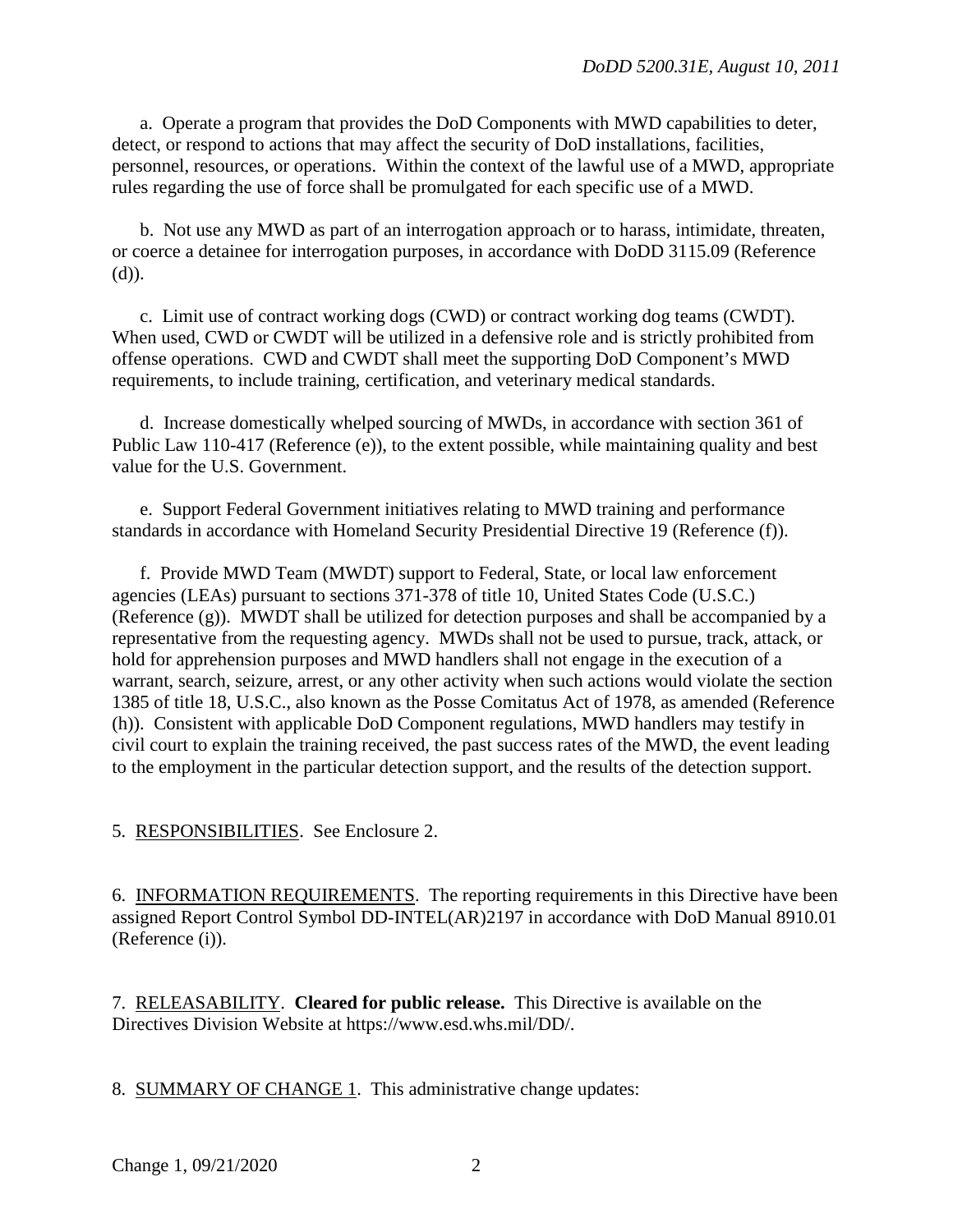a. The title of the Under Secretary of Defense for Intelligence to the Under Secretary of Defense for Intelligence and Security in accordance with Public Law 116-92 (Reference (j)).

 b. Additional organizational changes reflecting direction in statute or Secretary and Deputy Secretary of Defense direction.

 c. Administrative changes in accordance with current standards of the Office of the Chief Management Officer of the Department of Defense.

9. EFFECTIVE DATE. This Directive is effective August 10, 2011.

William J. Lynn III Deputy Secretary of Defense

Enclosures

1. References 2. Responsibilities Glossary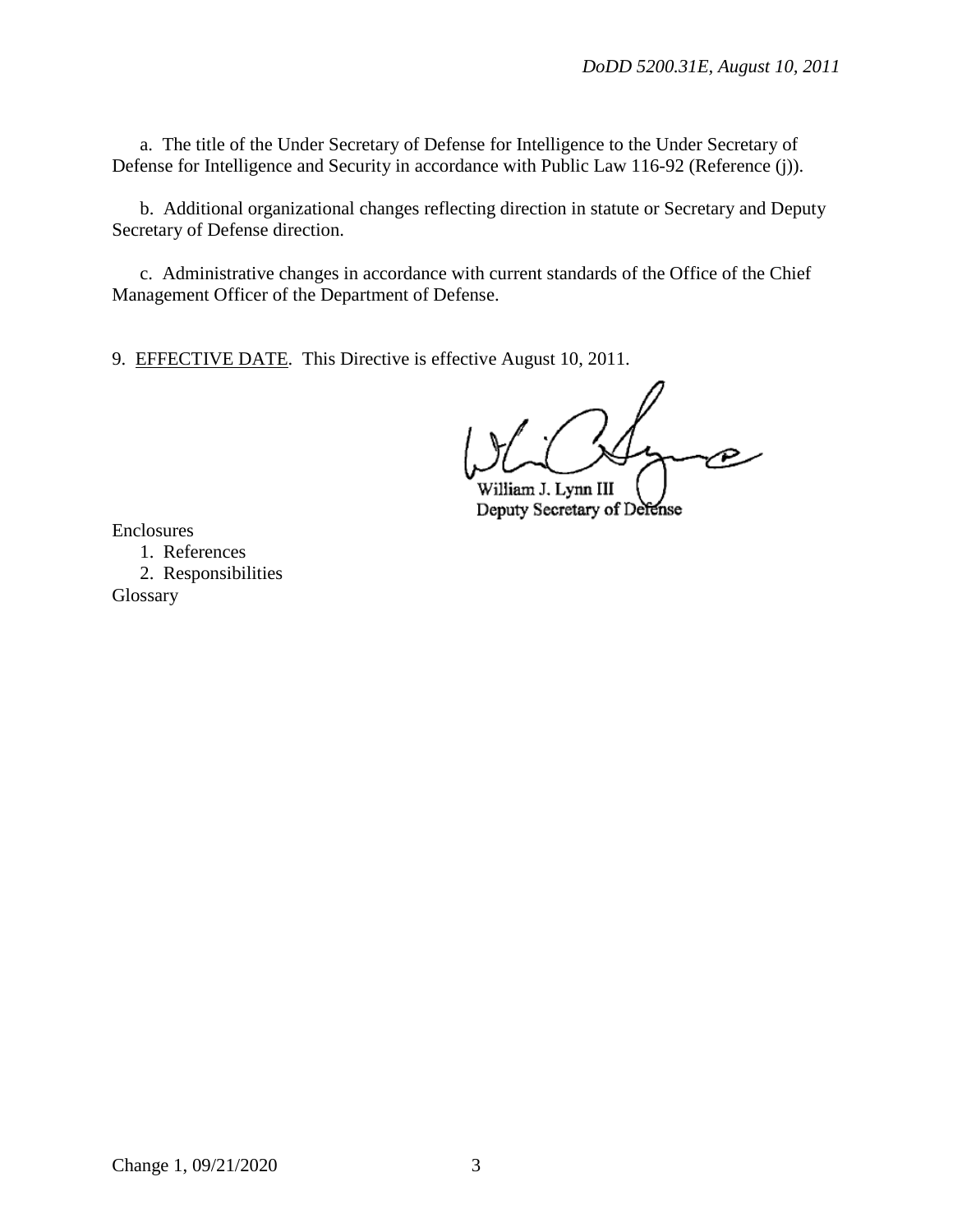#### ENCLOSURE 1

#### REFERENCES

- (a) DoD Directive 5200.31E, "DoD Military Working Dog (MWD) Program," March 29, 2006 (hereby cancelled)
- (b) DoD Directive 5101.1, "DoD Executive Agent," September 3, 2002, as amended
- (c) DoD Instruction 5525.10, "Using Military Working Dog Teams (MWDTs) to Support Law Enforcement Agencies in Counterdrug Missions," September 17, 1990 (hereby cancelled)
- (d) DoD Directive 3115.09, "DoD Intelligence Interrogations, Detainee Debriefings, and Tactical Questioning," October 11, 2012, as amended
- (e) Section 361 of Public Law 110-417, "Duncan Hunter National Defense Authorization Act for Fiscal Year 2009," October 14, 2008
- (f) Homeland Security Presidential Directive 19, "Combating Terrorist Use of Explosives in the United States," February 12, 2007
- (g) Sections 371-378 of title 10, United States Code
- (h) Section 1385 of title 18, United States Code, also known as "The Posse Comitatus Act of 1978, as amended"
- (i) DoD Manual 8910.01, DoD Information Collections Manual," June 30, 2014, as amended
- (j) Public Law 116-92, "National Defense Authorization Act for Fiscal Year 2020," December 20, 2019
- (k) DoD Instruction 5200.08, "Security of DoD Installations and Resources and the DoD Physical Security Review Board (PSRB)," December 10, 2005, as amended
- (l) DoD 5200.08-R, "Physical Security Program," April 9, 2007, as amended
- (m) DoD Instruction 1100.22, "Policy and Procedures for Determining Workforce Mix," April 12, 2010, as amended
- (n) DoD Directive 6400.04E, "DoD Veterinary Public and Animal Health Services," June 27, 2013, as amended
- (o) DoD 7000.14-R, "Department of Defense Financial Management Regulation," current edition
- (p) DoD Instruction 8910.01, "Information Collection and Reporting," May 19, 2014, as amended
- (q) DoD Instruction 4000.19, "Support Agreements," April 25, 2013, as amended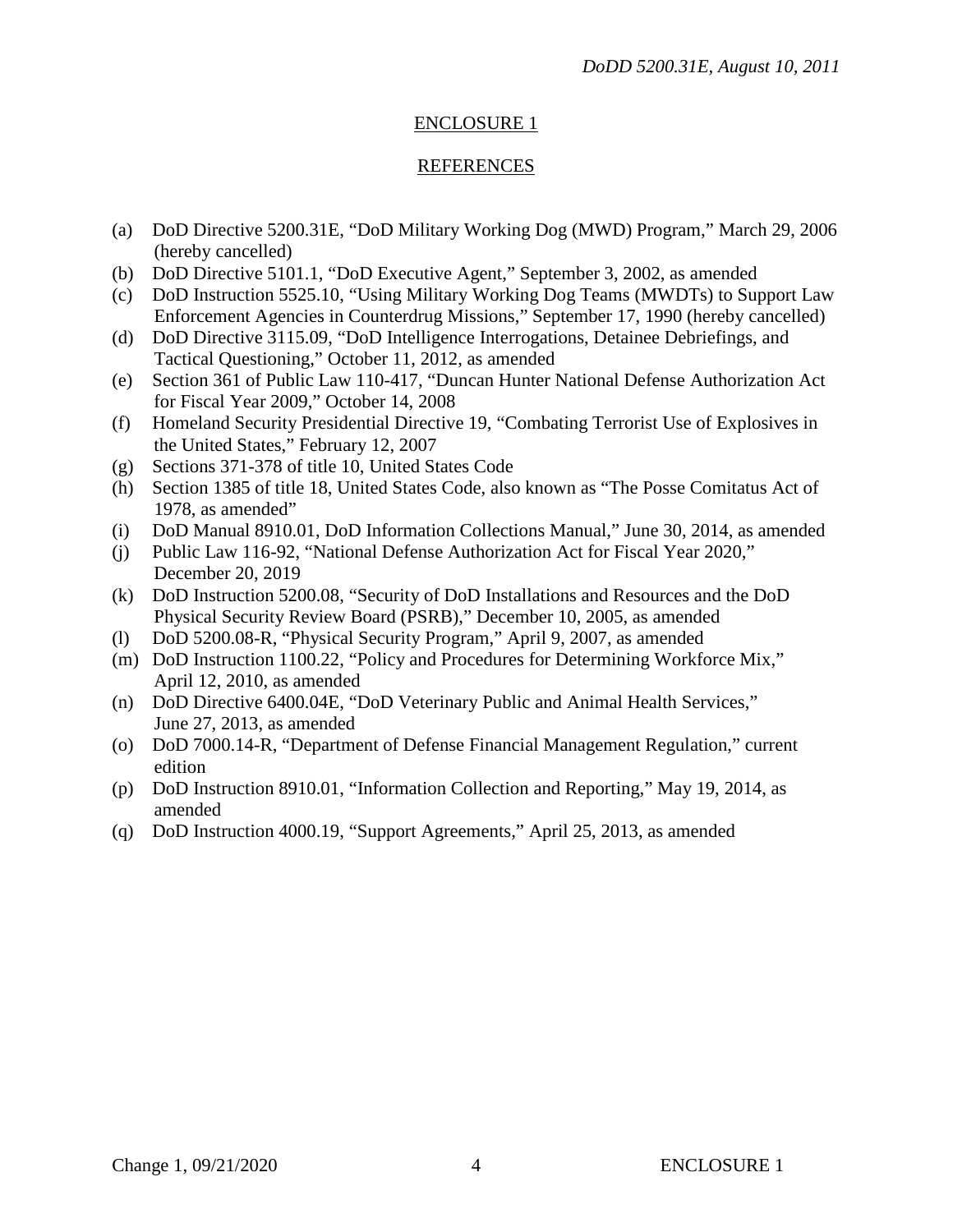# ENCLOSURE 2

# RESPONSIBILITIES

#### 1. UNDER SECRETARY OF DEFENSE FOR INTELLIGENCE AND SECURITY  $(USD(I&S))$ . The USD(I $&S)$  shall:

a. Provide the DoD Components with policy guidance for implementation.

b. Oversee the DoD EA for the DoD MWD Program in providing for end-user requirements.

c. Develop and provide DoD Component standards and procedures for DoD Component MWD Programs.

d. Oversee the use of MWD and CWD in accordance with DoDI 5200.08, DoD 5200.08-R, and DoDI 1100.22 (References (k), (l), and (m)).

2. ASSISTANT SECRETARY OF DEFENSE FOR SPECIAL OPERATIONS AND LOW-INTENSITY CONFLICT (ASD(SO/LIC)). The ASD(SO/LIC), under the authority, direction, and control of the Under Secretary of Defense for Policy, shall coordinate counternarcotics program objective memorandum submissions with the USD(I&S) for the training and certification of narcotic detector dogs to conduct inspections at DoD military installations and facilities.

3. ASSISTANT SECRETARY OF DEFENSE FOR HEALTH AFFAIRS (ASD(HA)). The ASD(HA), under the authority, direction, and control of the Under Secretary of Defense for Personnel and Readiness, shall oversee the DoD EA for the DoD Veterinary Services Program in accordance with DoDD 6400.04E (Reference (n)).

4. HEADS OF THE DoD COMPONENTS WITH MWD PROGRAMS. The Heads of the DoD Components with MWD programs shall:

a. Implement this Directive and subsequent MWD policy guidance.

b. Review and approve regulations and operational rules for MWD employment.

c. Plan, program, and budget for participation in the DoD program and respective Component program and provide the Office of the USD(I&S) (OUSD(I&S)) Director of Security with a copy of all related program objective memorandum submissions or funding agreements.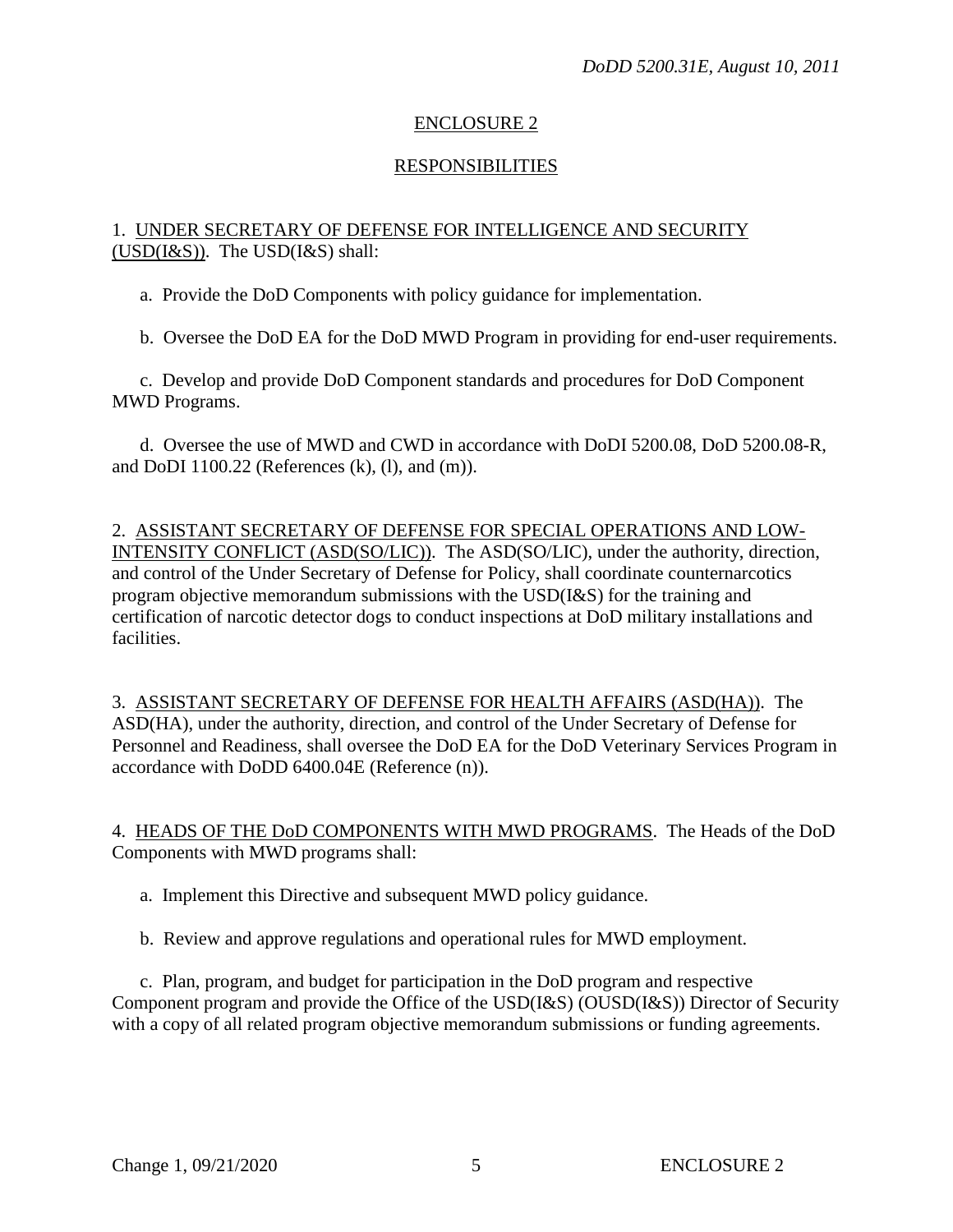d. Oversee the sustainment, restoration, or modernization of MWD kenneling and training facilities to support the global security mission of the MWD program in accordance with DoD 7000.14-R, Volume 2B, Chapter 8 (Reference (o)).

e. Coordinate MWD or CWD requirements through the MWD management office, Security Forces Center, Lackland Air Force Base, Texas.

f. Designate a Component program manager (PM) and direct the PM to:

(1) Provide the MWD management office with primary and alternate 24-hour contact telephone numbers; be reachable by telephone or other device at all times, without exception.

(2) Be the Component primary representative to the Joint Service Military Working Dog Committee (JSMWDC).

(3) Review CWD or CWDT contracts to ensure the contracts meet MWD training, certification, and veterinary medical standards prior to being approved by a contracting agency.

g. Provide the MWD management office and the OUSD(I&S) Director of Security copy of DoD Component program implementing and functional guidance.

h. Provide the MWD management office with requirements to facilitate timely, effective, and efficient procurement and training actions, to include required training aids, consistent with DoDI 8910.01 (Reference (p)).

i. Provide the DoD Veterinary Services Activity (VSA), through the Office of the Army Surgeon General, a Service or agency point of contact and projected MWD (and CWD when U.S. Army Veterinary Services have been made responsible for their veterinary care) requirements and any updates, changes, or cancellations to ensure adequate availability of veterinary support. For requirements and other information, contact the DoD VSA at www.veterinaryservice.army.mil/dodvsa.html.

5. SECRETARY OF THE AIR FORCE. The Secretary of the Air Force, as the DoD EA for the DoD MWD Program and in addition to the responsibilities in section 4 of this enclosure, shall:

a. Identify requirements and resources necessary to execute DoD EA responsibilities and functions.

b. Designate appropriate directors, program managers, and staff to:

(1) Provide for the management and oversight of:

(a) DoD Component or program participant MWD requirements.

(b) MWD breeding, procurement, and research, development, test and evaluation.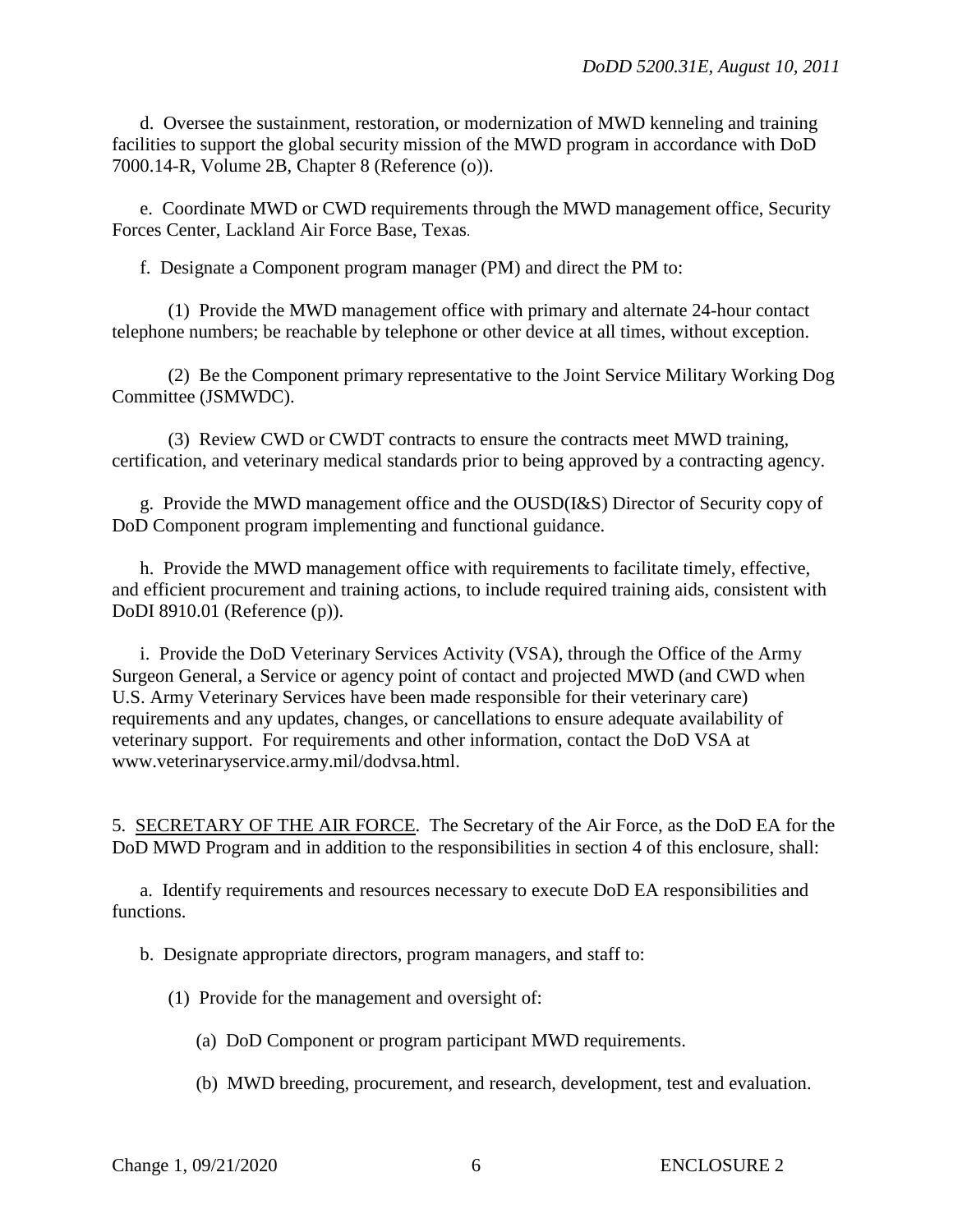(c) Development of required training programs and curriculums for MWDs instructors, kennel masters, and handlers.

(d) MWD inventory, distribution, and final disposition.

(e) MWD and MWDT training or support requirements.

(2) Develop servicing agreements with DoD Component or program participants consistent with DoDI 4000.19 (Reference (q)).

(3) Coordinate with all program participants to provide continuous, timely, and sustainable MWD requirements.

(4) Chair the JSMWDC and ensure the JSMWDC:

(a) Consists of a representative from each DoD Component with MWD equity, the DoD Veterinary Services Activity, or other program participants as appropriate.

(b) Meets at least annually or at the call of the Chair.

(c) Reviews user requirements, program processes, and curriculums.

(d) Identifies and coordinates appropriate sources of manning, funding, and reimbursement to operate the DoD MWD Program.

(5) Coordinate MWD tasking requests, to include support to U.S. Secret Service, Department of State, U.S. Customs Service, Department of Justice Drug Enforcement Administration, and other LEAs, as appropriate.

6. SECRETARY OF THE ARMY. The Secretary of the Army, in addition to the responsibilities in section 4 of this enclosure, shall:

a. Provide the DoD Components veterinary guidance and veterinary support in accordance with References (n) and (q).

b. Serve as the DoD veterinary consultant for MWD procurement and acceptance, physical standards, conditioning programs, training methods, and performance standards; kenneling standards and requirements; health and well being; and MWD research, development, test, and evaluation.

c. Provide training to MWD handlers on first-echelon veterinary medical care of MWDs, including nuclear, chemical, and biological protection.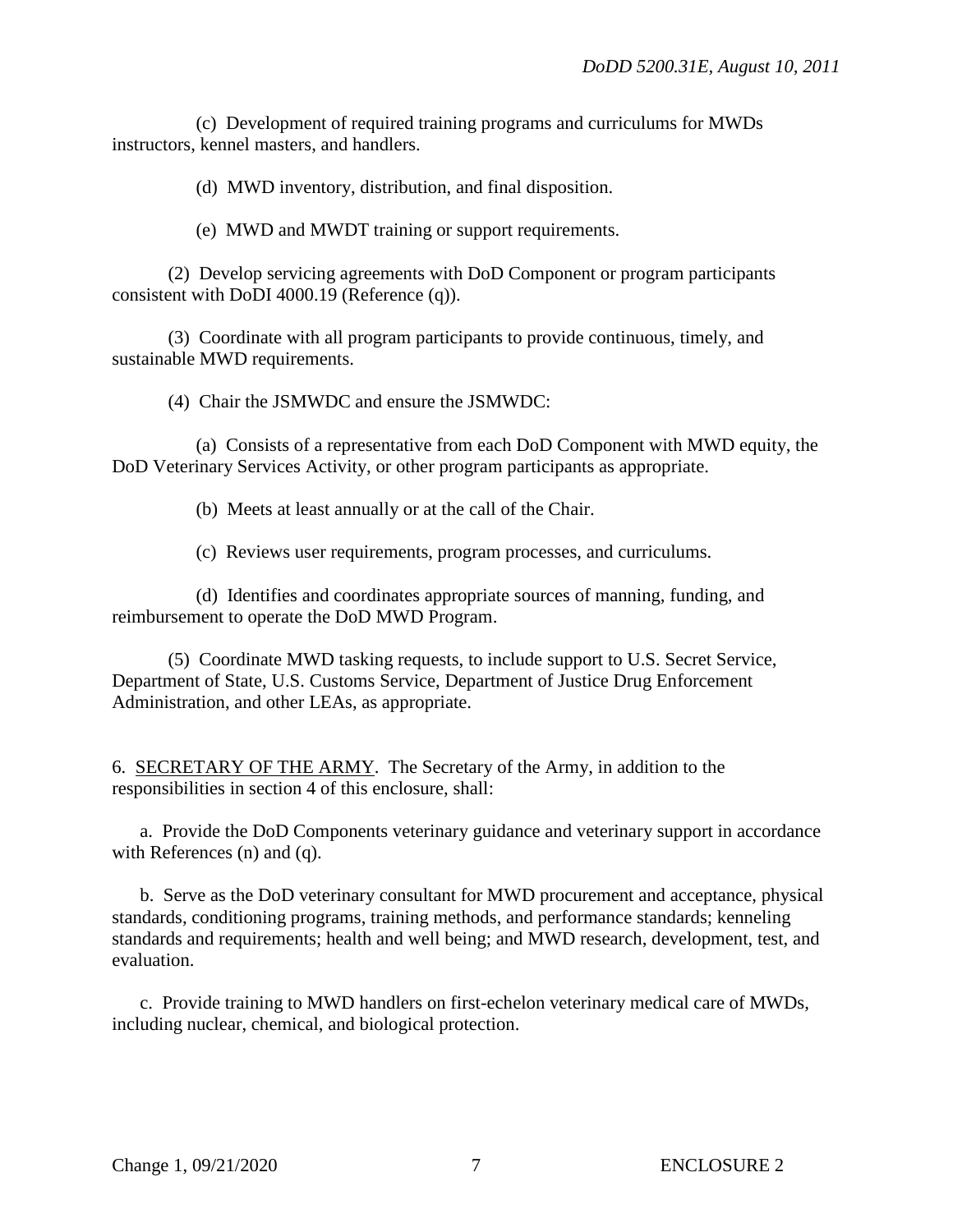7. CHAIRMAN OF THE JOINT CHIEFS OF STAFF. The Chairman of the Joint Chiefs of Staff, in addition to the responsibilities in section 4 of this enclosure, shall designate an office of primary responsibility to coordinate Combatant Command MWD requirements.